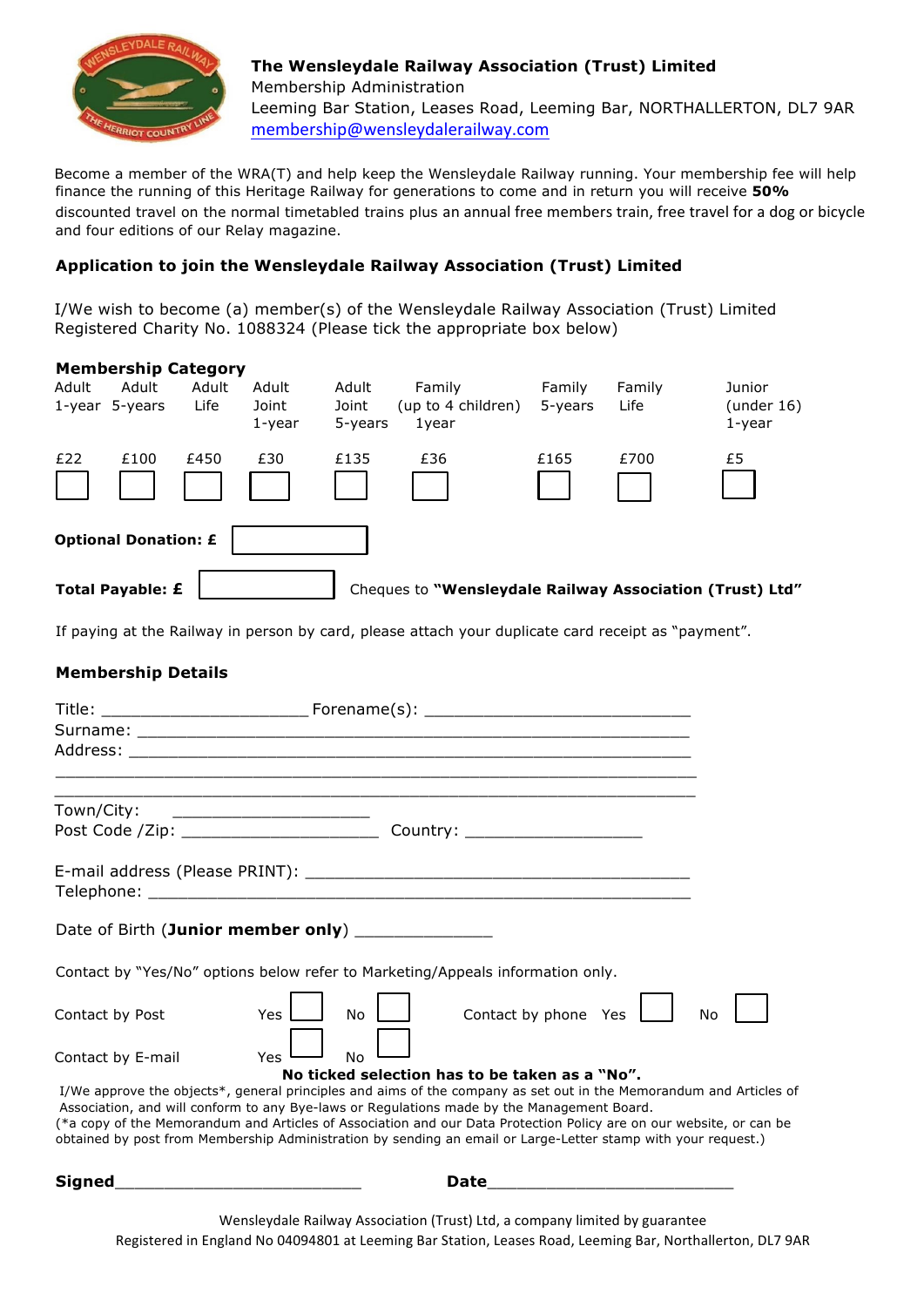## **Charity Gift Aid Declaration –** multiple donation

#### **Boost your donation by 25p of Gift Aid for every £1 you donate**

Gift Aid is reclaimed by the charity from the tax you pay for the current tax year. Your address is needed to identify you as a current UK taxpayer.

#### **In order to Gift Aid your donation you must tick the box below:**

 $\Box$ 

I want to Gift Aid my donation of  $E$  and any donations I make in the future or have made in the past 4 years to:

#### **WENSLEYDALE RAILWAY ASSOCIATION (TRUST) LIMITED**

Registered Charity 1088324

I am a UK taxpayer and understand that if I pay less Income Tax and/or Capital Gains Tax than the amount of Gift Aid claimed on all my donations in that tax year it is my responsibility to pay any difference.

#### **Please notify the charity if you:**

- *Want to cancel this declaration*
- *Change your name or home address*
- *No longer pay sufficient tax on your income and/or capital gains*

If you pay Income Tax at the higher or additional rate and want to receive the additional tax relief due to you, you must include all your Gift Aid donations on your Self-Assessment tax return or ask HM Revenue and Customs to adjust your tax code.